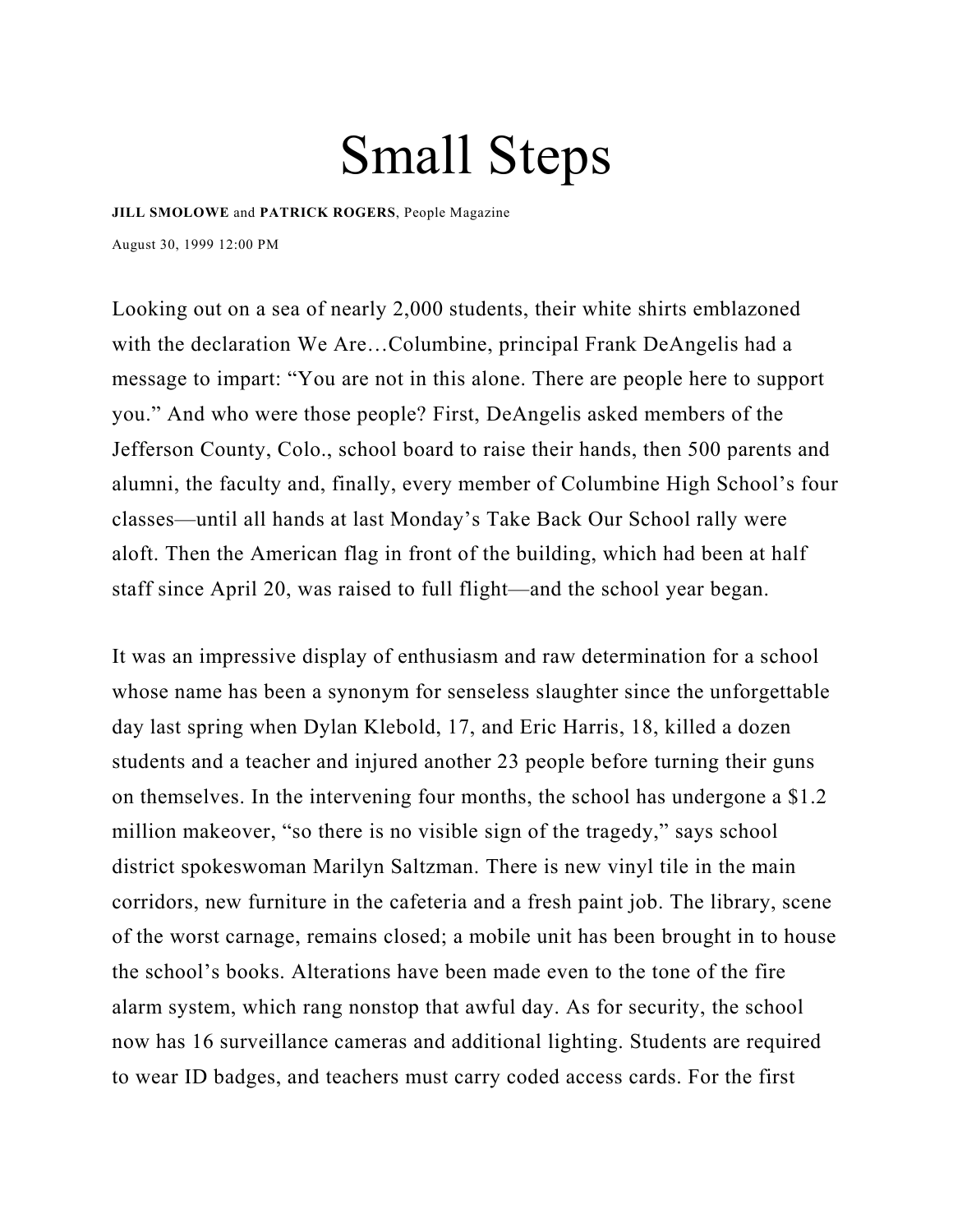month at least, armed security guards will patrol. And there is now a "safe room" where students and staff members can talk with either of the two mentalhealth workers who have been added to the staff.

The mood was marred, however, on the first two days of school when freshly painted swastikas were found on restroom walls. And there are issues that remain unresolved. Debate rages over what to do with Klebold's and Harris's lockers. "It's a no-win situation," says Denver psychologist Dr. Audrey Brodt. "If you leave them, it's a reminder, and if you remove them, it's still a reminder." For now, lockers 837 and 624 are locked and unassigned. And though school officials explained that they wanted to emphasize the positive on the day Columbine students returned, some parents sensed a sin of omission. "To me," said Brian Rohrbough, whose only child, Daniel, 15, was killed last April, "it was rah, rah, rah, let's forget about the kids who died."

All but two of the 21 wounded students who didn't graduate are returning to Columbine. "Since everyone's been traumatized there," says Connie Michalik of her son Richard Castaldo, now paralyzed from the waist down, "I think he'll get more moral support. The teachers and counselors have been trained to look for certain things." Says Richard: "I just want to be treated the way everybody else is treated." But as he knows, life for him and many others who were caught in the gunfire will never be quite the same. Here are some of their stories.

#### COMING BACK THE HARD WAY—THE ONLY WAY

"The hardest part," says Patrick Ireland, 18, "was dealing with the fact that I didn't really have a summer— no waterskiing or going out every night with my friends, playing basketball or working." Instead, the incoming senior with a 4.0 grade average spent his summer at the Craig rehabilitation hospital in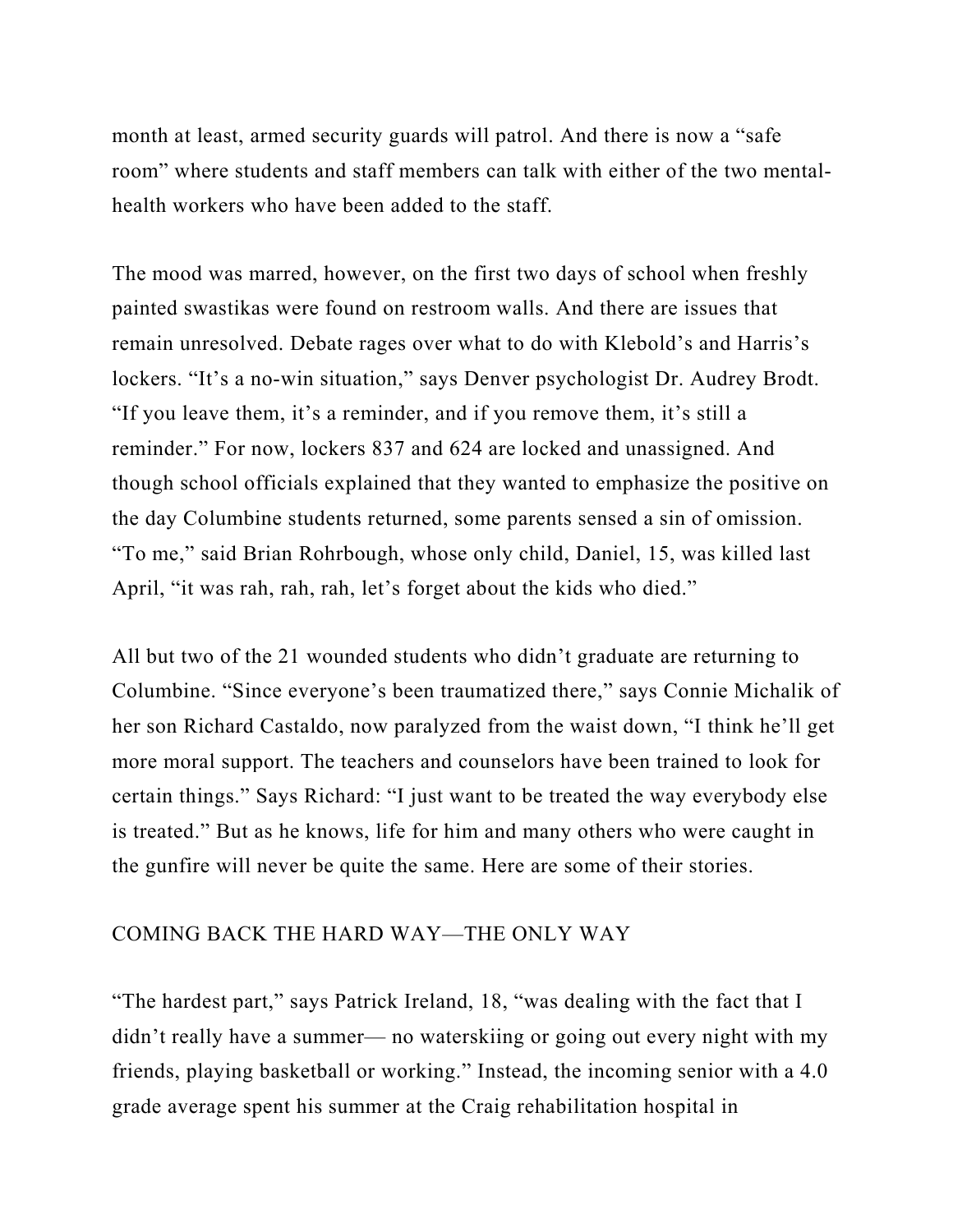Englewood, Colo., toiling.seven hours a day, five days a week, to recover the mental and physical abilities that were disarranged when a bullet tore through the left frontal lobe of his head and another lodged in his right foot. Of his tenacity, he says simply, "I hate to lose."

That much was evident on April 20, when TV cameras captured a wounded Ireland flinging himself out a library window into the arms of rescuers. What viewers didn't see was how he'd been shot while aiding an injured friend. Ireland no longer recalls most of what happened that day. "I don't know what you call it," he says, "but there's a period of time I don't remember."

"Pat has symptoms related to how the path of the bullet and its fragments injured the wires on the left side of the brain," explains Craig's brain-injury medical director, Dr. Alan Weintraub. "These wires are responsible for communication and language function and movement." Curiously, Pat's fight back from a mute, partially paralyzed state has been aided by his lefthandedness. "A small percentage of left-handers innately have their language center wired differently," says Weintraub, "which may explain Pat's ability to improve his language beyond expectation."

Still, his pace of recovery has been frustrating. At first, says Pat's father, John, 45, who develops computer software, "you could see changes day to day." But now improvement comes more slowly. "Words get mixed up in my head, and I'm not always sure of all the meanings," says Pat. Once he stood a good chance of being valedictorian. Now, says Weintraub, "Pat's goals are to graduate. We're not talking about normal brain function. He's a very bright kid." During most of his 73 days at Craig, Pat anticipated a full recovery. "It wasn't until a couple of weeks before I was discharged that I realized the severity of it," he says. For his parents and sister Maggie, 13, the realization set in with his July 2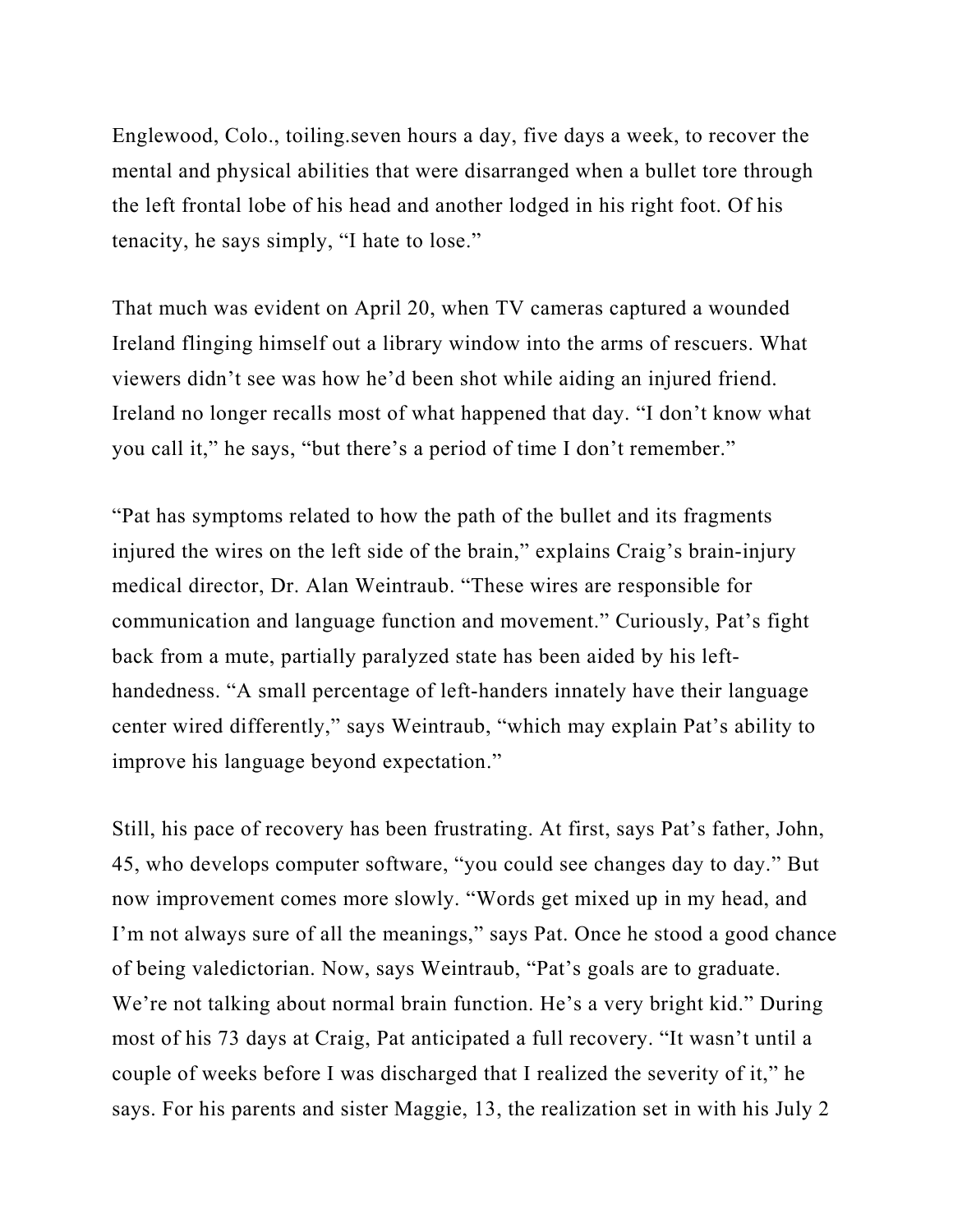homecoming, when, says his mother, Kathy, 47, "we started to focus a little more on the deficits." Cautions Weintraub, who estimates that Pat's long-term care could cost millions: "The majority of people who survive this [sort of injury] have a different life."

Though Pat has known tears and tantrums in his frustration, he is able to enjoy himself (he attended a Shania Twain concert as her guest) and to envision a fulfilling future (his work with a neuropsychologist has led him to consider a career in that field). His parents are encouraged by his attitude, yet their anger is palpable. Kathy says she appreciated a letter from the Klebolds, but is "not to the point where I want to talk with them." She didn't pick up the Harrises' letter, sent in care of the sheriff's office. "I don't have time to play post office," she says. Those who exhort Americans to put the tragedy behind leave her cold. "I'm sorry, but we don't have that luxury," she says. "We are going to be dealing with the aftermath for the rest of our lives."

# SHOT NINE TIMES, A SCHOOL NEWCOMER CALMLY STARTS OVER

Last winter, Nicole Nowlen wasn't getting along with her mother, Shawna, in Sioux Falls, S.Dak. So Nicole, 16, decided to move in with her father, Kent, a Denver postal worker. Just seven weeks before tragedy struck, she entered Columbine High as a sophomore.

When the shooting started, Nicole found herself alone under a library table. A boy to her right was alone too, so she crawled to him. "We crunched up real tight and pulled the chairs in around us," she says. Minutes later, nine bullets pierced her torso. Four exited, and five remain lodged in her body, but none hit a vital organ or caused permanent damage. The boy beside her was killed.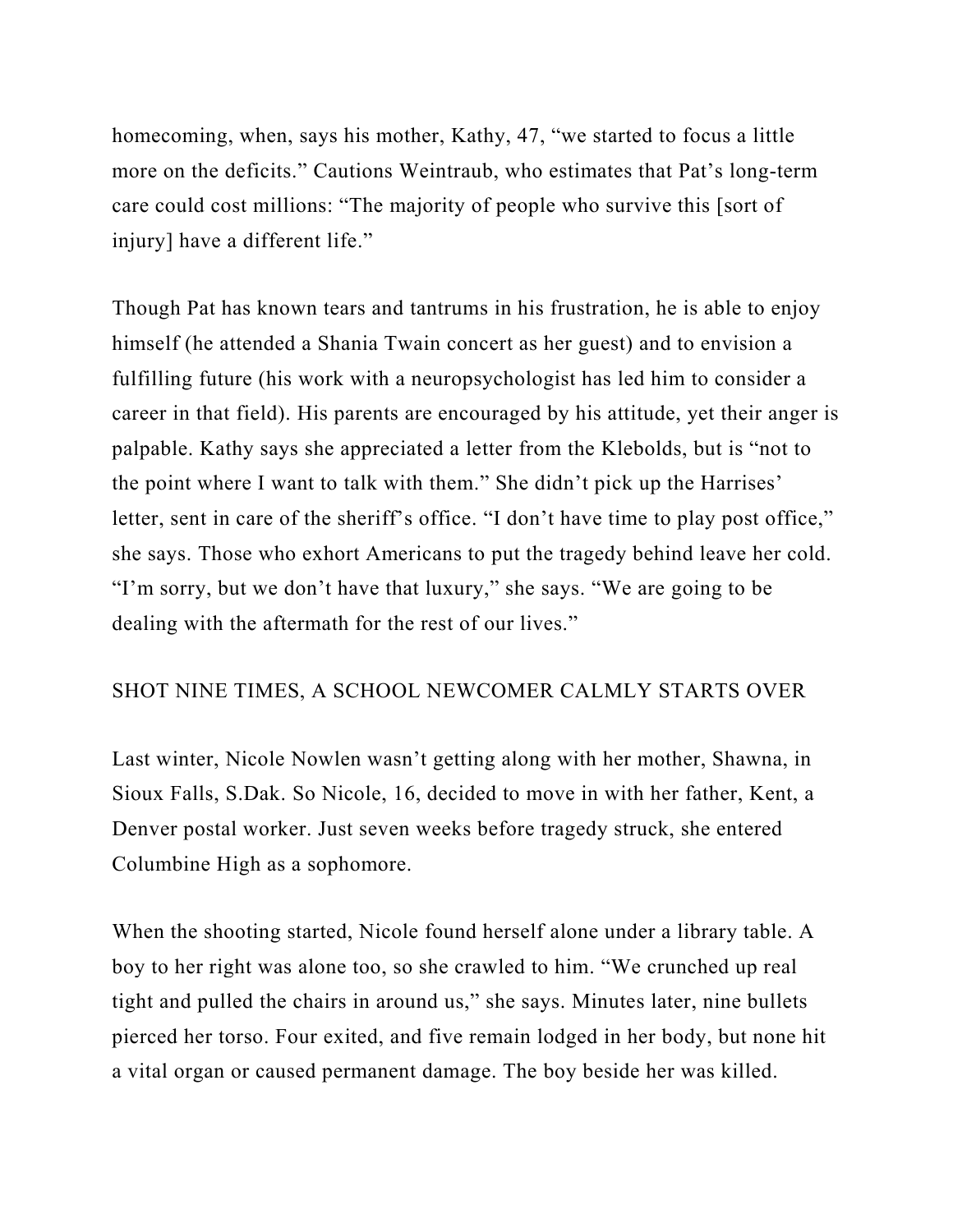As part of her healing, Nicole found out who he was—John Tomlin—and visited his family. She also went to work, taking a summer job as a cashier at an appliance center. When conversations there turn to the Klebold and Harris families, Nicole refuses to hold them responsible for what their sons did. "People say, 'You've got to blame someone,' and I say, 'I just don't, okay? I don't blame anyone.' " Since her release from the hospital shortly after the shooting, Nicole hasn't felt the need for counseling. "If I had gone to Columbine for three or four years and actually knew a lot of these people," she says, "it would have been worse." (Her father, 35, who has lived in the area all his life, was hospitalized in May for ulcers and stress.)

Nicole has never considered leaving Columbine and sees little point in some of the school's new security measures. "I'm sorry, but that's dumb," she says of the new ID tags. "It's like being in a correctional facility for juveniles."

#### REGRETS ARE NOT AN ACCEPTABLE OPTION

Sean Graves's road to recovery has been a trying one. Still confined to a wheelchair—the bullets that tore through his stomach damaged nerves controlling movement in his legs and feet—he considers himself lucky to have made it to his family's annual males-only camp-out near Denver on Aug. 7. "Before this, I would look at somebody in a wheelchair and feel sorry for them," says Graves, 15, who doctors hope may be able to walk again with a crutch. "Now I feel like congratulating them for surviving in the first place."

Days after returning from camping, Graves was back in the hospital for his fourth surgery since the shooting. His parents—Natalie, 38, a secretary, and Randy, 38, a computer security engineer—view their older son's determination (brother Seth is 13) with awe. Once during physical therapy the pain was so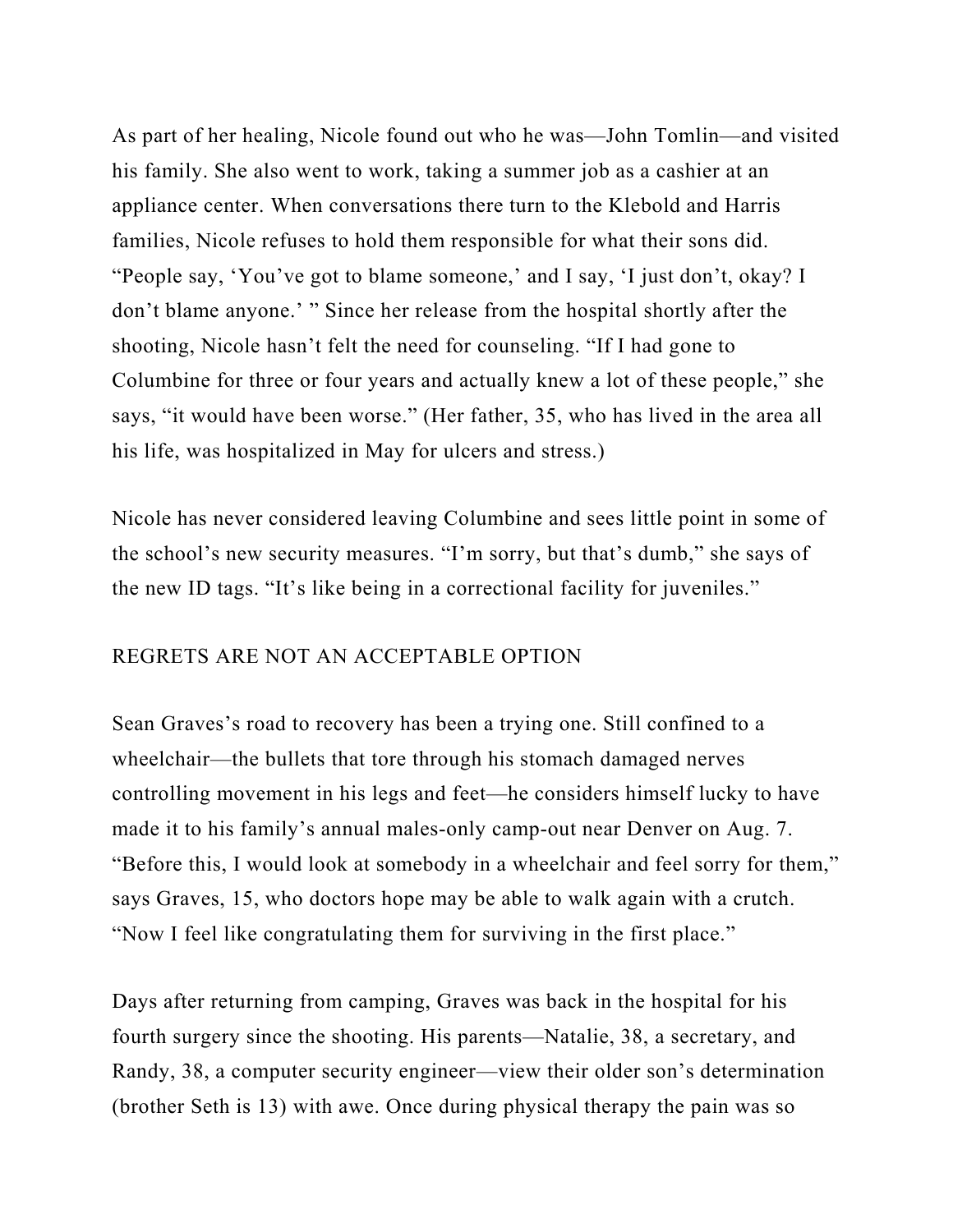intense that Sean threw up. "He had an opportunity to bow out, but he said no," says Natalie.

On May 3, Graves regained feeling in his left foot, and he is now able to move about for short periods with a walker. "In my head I look at it as a race," he says. "I remember when they said, 'So-and-so is doing this now,' and I thought, 'Well, if he's going home, then I'm going home.' "

Home, meanwhile, is being renovated so that by the end of the month, when the Graveses return to their house near Littleton, it will be equipped with ramps to accommodate Sean's wheelchair. Sean, who is scheduled to return to Columbine a week after the opening of school, plans to spend his free time working to regain strength and coordination. "If he doesn't want to do something, it's difficult to nudge him," says Randy. "But if it's something he's interested in, he's like a bulldog until he's conquered it."

#### IN PAIN, BUT AIDED BY FAITH

Mark Taylor is tired these days—tired of the media asking questions, tired of spending time in the hospital (50 days in all, over four separate stays) and, most of all, tired of the constant hurting. "I felt it when the bullets went in," says Taylor, 16, who undergoes ultrasound therapy and takes up to eight pills a day to help ease the pain caused by eight wounds to his legs and torso. "I am still healing from my broken ribs and the bullets in my back. And my legs hurt."

Taylor, a born-again Christian, was at a religious meeting with other students outside the school at the time of the attack, and he and his family are sustained by prayer still. His mother, Donna Taylor, 50, a trade-show coordinator who gave up her job to care for Mark at their rented house in an affluent section of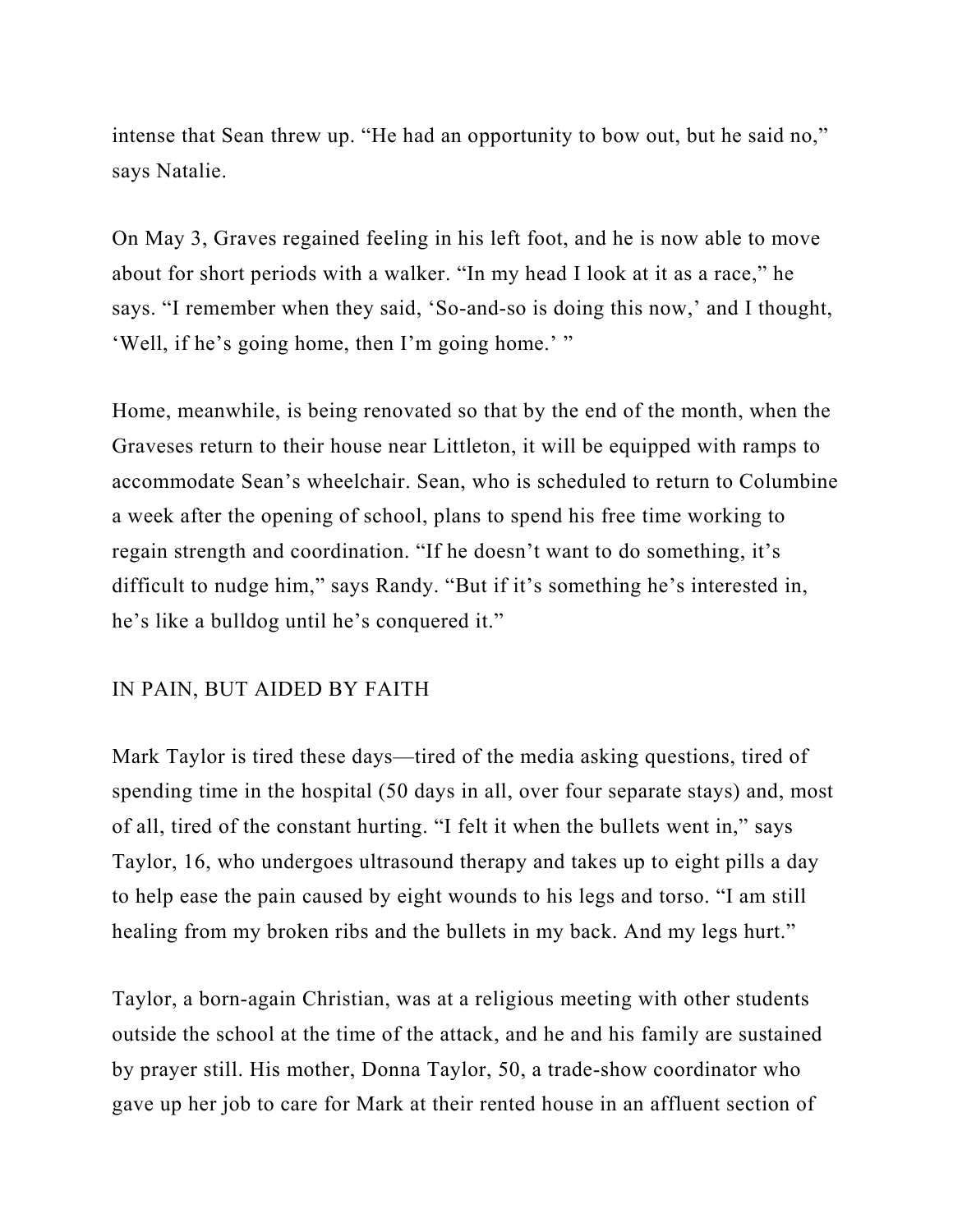Jefferson County, says she took him out of a Christian school and sent him to Columbine High—in the hope that he would get attention for a reading disability— just four weeks before the shootings. 'Now she is looking for another Christian school for her son, one of seven siblings aged 16 to 35. "I don't feel comfortable in Columbine," she says. "I didn't feel peaceful when I put him in there."

## COMING TO TERMS WITH UNANSWERABLE QUESTIONS

Hit by as many as eight bullets, Richard Castaldo, 17, suffered arm, kidney, lung and spleen injuries, as well as spinal-cord damage that has left him paralyzed from the waist down. The last of the students to be released from Craig, he leaves much of the talking to his mother, Connie Michalik. "I really don't have much to say," he explains with a shy smile. Mostly, Michalik explains, he has questions. "He says, 'I don't understand why they did this. What did I do to them? I didn't even know them.' "

The hardest part for Richard, she says, has been coming to terms with the death of Rachel Scott, 17, with whom he'd been having lunch that day. After he was shot, he could hear his friend's cries. "He's cried about that a lot," says Michalik. "He said, 'I wish I could have helped her. I just couldn't move.' "

A member of Columbine's marching band, Richard has enjoyed the visits to Craig by Aerosmith and other musical acts. But the star he would most like to meet now is Marilyn Manson. "I think it would be kind of funny to talk to him, because the whole thing was blamed on him," says Richard, referring to criticism of the rocker's supposedly poisonous influence on the young. "I think that's stupid. Censorship in general is stupid."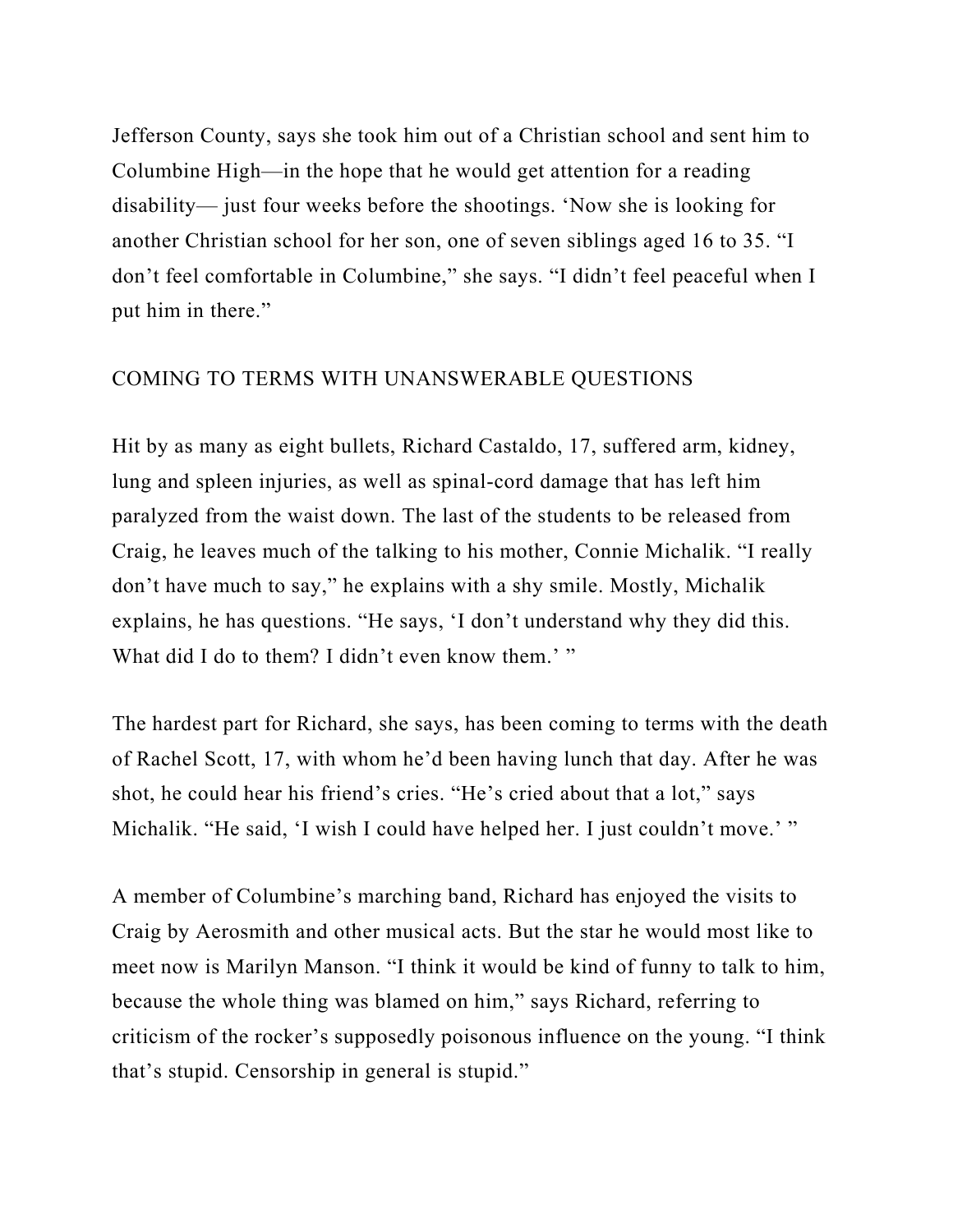A 400-square-foot suite, equipped with a roll-in shower and convenient voiceactivated lights, has been added to accommodate his disability at the home he shares with his mother and stepfather, Craig Michalik. (His brother Michael, 15, lives with their father, Rick.) Perhaps more than ever, Richard cherishes his independence. "He gets really mad at me if I push his wheelchair," says his mother. "He wants to do a lot of stuff by himself."

Michalik, a substitute teacher, says her son has told her, "I think God wants me to do something, but I'm not quite sure what it is yet." She adds, "He thinks it has to do with peace." Last summer, says Michalik, she asked a friend to do Richard's astrology chart. When the friend reported back that Richard's life would have a "global effect," Michalik thought she was crazy. Now she's not so

sure.

## TAKING COMFORT IN HUGS AND GOOD WISHES

On May 30, Mark Kintgen and his identical twin brother, Michael, celebrated their 18th birthdays sitting with their parents, Kay and Dale, in VIP seats near the winner's circle at the Indianapolis 500, courtesy of Denver race-car driver Buzz Calkins. For Mark, an avid Indy fan, that was a high point of a difficult summer as he recovered from two buckshot wounds to the left side of his head and neck. The lead shots missed hitting anything vital by fractions of an inch—a particular blessing since Mark's right side is already weakened by cerebral palsy. "All I could think," says Kay, "was, 'Please, God, don't take the use of his other hand away.'"

Released from the hospital within days, Mark was able to attend the funerals of two of his friends. He says it helped to receive a letter from the Klebolds. "I felt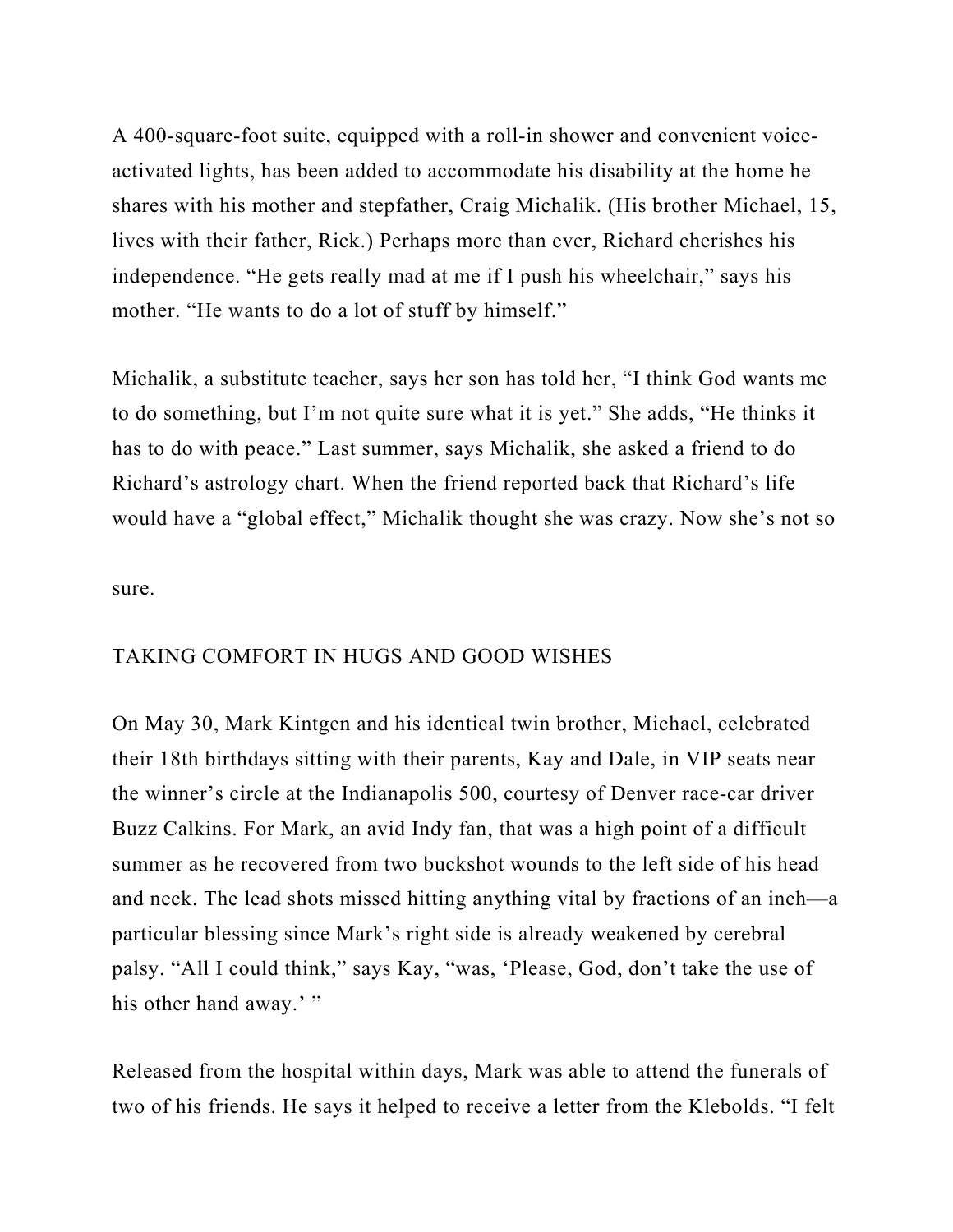like they were really sorry," he says. "I've tried to forgive [the killers], and I think I kind of have. You have to get on with life." When his mother admits, "I personally am glad those boys are gone," Mark agrees. "Yeah," he says, "at least we don't have to go through a trial."

The Kintgens, who drew strength from the letters of support they received, believe there has been a positive change in Columbine since the massacre. "I think we are a lot more tolerant of each other and not so quick to judge," says Mark's brother Michael of his Columbine schoolmates. Still, Kay admits she feels more protective of her boys. "I think the kids are getting a little tired of it, but I have to squeeze them every time they walk out that door," she says. "You just hang on a little longer."

Mark felt apprehensive the morning school opened but got over his butterflies when he saw friends at the rally. "All the chanting and singing was really uplifting," he says, and once everyone was back in school "it was pretty much business as usual. It wasn't that traumatic at all."

## AN EQUESTRIAN GETS BACK IN THE SADDLE, SLOWLY

Kacey Kuegsegger has written more than 1,200 thank-you notes to well-wishers who contacted her as she recovered from wounds to her right shoulder and thumb earlier this year. But no gesture meant more to her than the gift of a poster-size photo of her beloved quarter horse Big Daddy Crain. Ruegsegger, 17, who ranked high in several state quarter horse competitions, had been training hard to compete in this summer's World Show in Fort Worth. "I was working on being a world-class rider," she says.